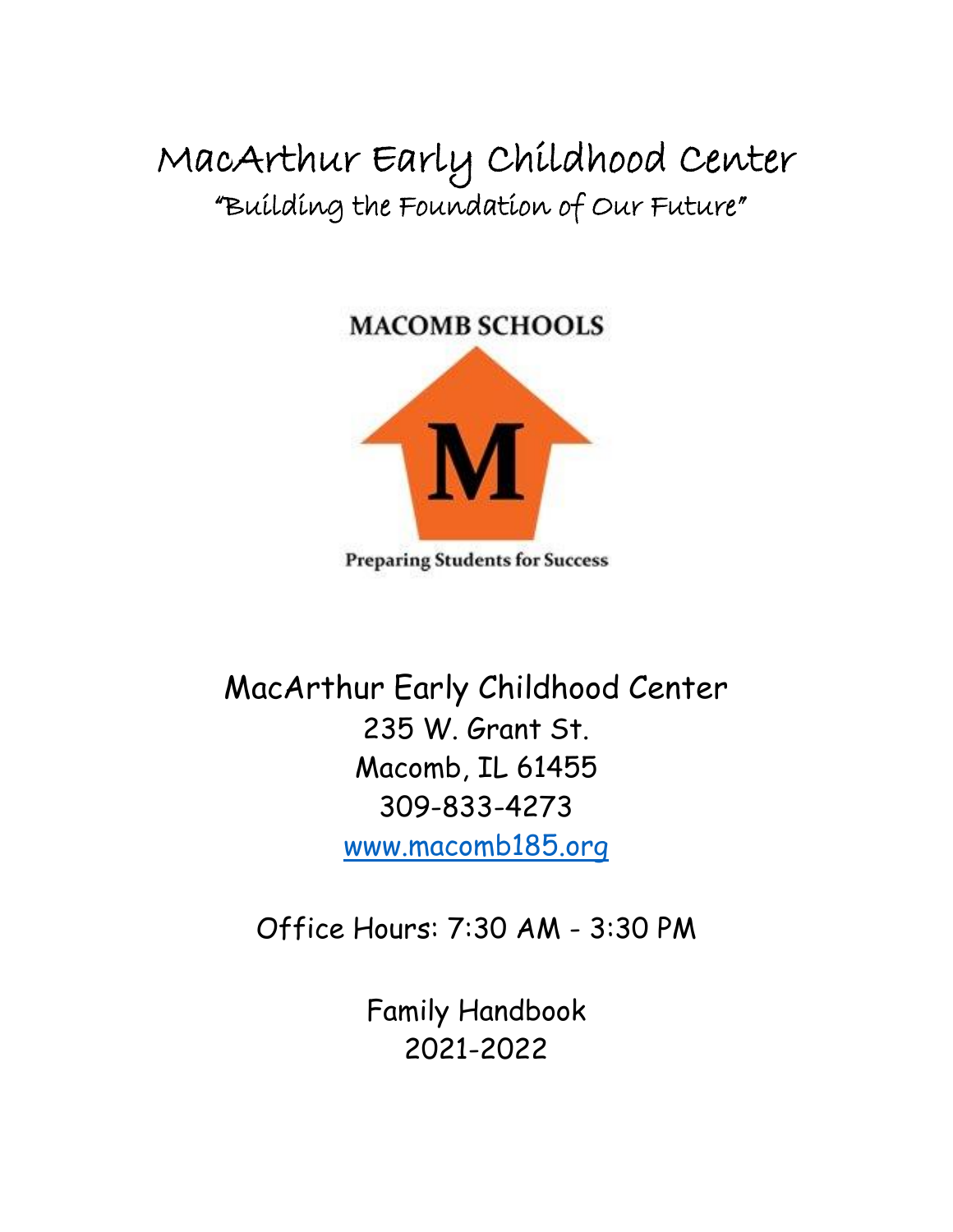Welcome to MacArthur Early Childhood Center. The well-being of children is our highest priority. The Family Handbook is a guide to a safe learning environment. We believe that a team approach  $-$  children, family, school, and community  $-$  is the most effective way to face the challenges of rearing and educating children.

The district shared mission states Macomb Public Schools will "prepare each student for a successful future". MacArthur Early Childhood Center is "building the foundation of our future." In a safe and nurturing environment, all children at MacArthur will:

Have a love of learning Be respectful to others

Be independent thinkers Be problem-solvers



## **Teacher Contact Information**

| • Ashley Andrews   | 833-6399 | andrewsa@mcusd185.org   |
|--------------------|----------|-------------------------|
| • Marc Baxter      | 833-6391 | baxterma@mcusd185.org   |
| • Alex Kellerman   | 833-6390 | kellermana@mcusd185.org |
| • Mallory Kessler  | 833-6355 | kesslerma@mcusd185.org  |
| • Amanda Stoneking | 833-6295 | stonekinga@mcusd185.org |
| • Kara Wright      | 833-6329 | wrightk@mcusd185.org    |

## **Curriculum**

- Children attending MacArthur experience a variety of engaging activities to develop a solid foundation for future school success.
- MacArthur teachers use the Illinois Early Learning and Development Standards to involve children in every area of development.
- Our early childhood teachers have developed curriculum maps and monitor the progress of children with the state approved Teaching Strategies GOLD curriculum.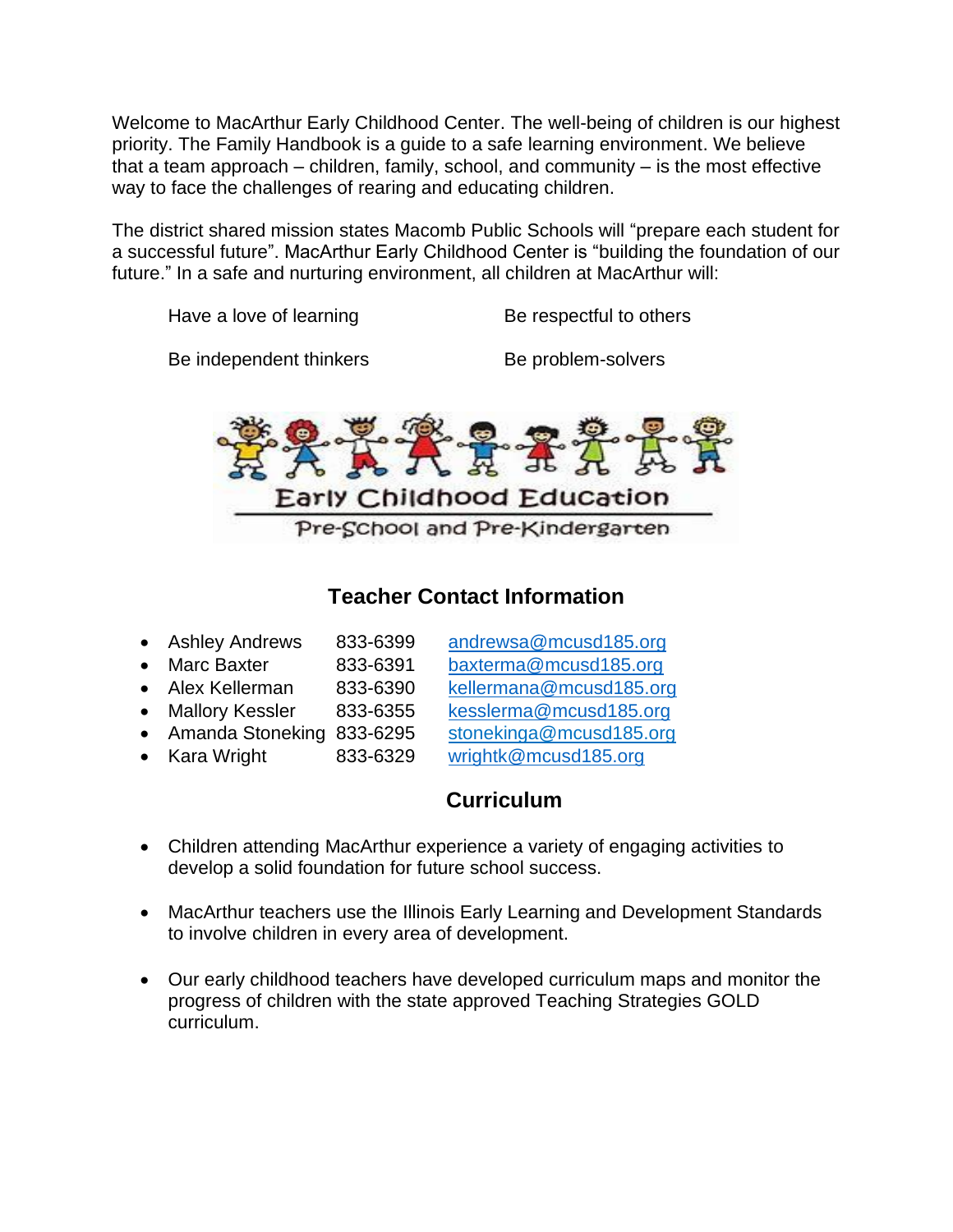## **Half Day Schedules**

#### **MORNING AFTERNOON**

8:00 Opening Activities **12:00 Opening Activities**<br>8:20 Instructional Block 8:20 Instructional Block 12:20 Instructional Block



10:20 Closing 2:20 Closing 10:30 Dismissal 2:30 Dismissal

 30 minutes Gross Motor 50 minutes Choice Time 10 minutes Large Group 10 minutes Music 20 minutes Small Group



## **Teachers Assessing Progress**

Our staff is engaged in an ongoing cycle of observing and assessing children's progress. During this cycle staff members interact with students and determine when and how to respond to individual and group needs. Teachers do this by:

- Collecting data
- Analyzing and evaluating data
- Using what is learned to plan for each student and group activity

Teachers track student's progress using checklists, photography, portfolio collections, and benchmark testing. The assessments are consistent with the goals and objectives of Teaching Strategies GOLD and are aligned with the Illinois Early Learning and Development Standards.

# **Support Services**

Classes and support services are available for eligible children. These services include speech therapy, occupational therapy, physical therapy, and testing by school psychologists. Vision and hearing screenings are provided at the schools by certified screening technicians.

# **Homeless Child's Right to Education**

When a child loses permanent housing and becomes a homeless person as defined at law, or when a homeless child changes his or her temporary living arrangements, the parent or guardian of the homeless child has the option of either: (1) continuing the child's education in the school of origin for as long as the child remains homeless or, if the child becomes permanently housed, until the end of the academic year during which the housing is acquired; or (2) enrolling the child in any school that non-homeless students who live in the attendance area in which the child or youth is actually living are eligible to attend. (See policy 6:140). Assistance and support for homeless families may be obtained by contacting the Regional Office of Education at 837-4821.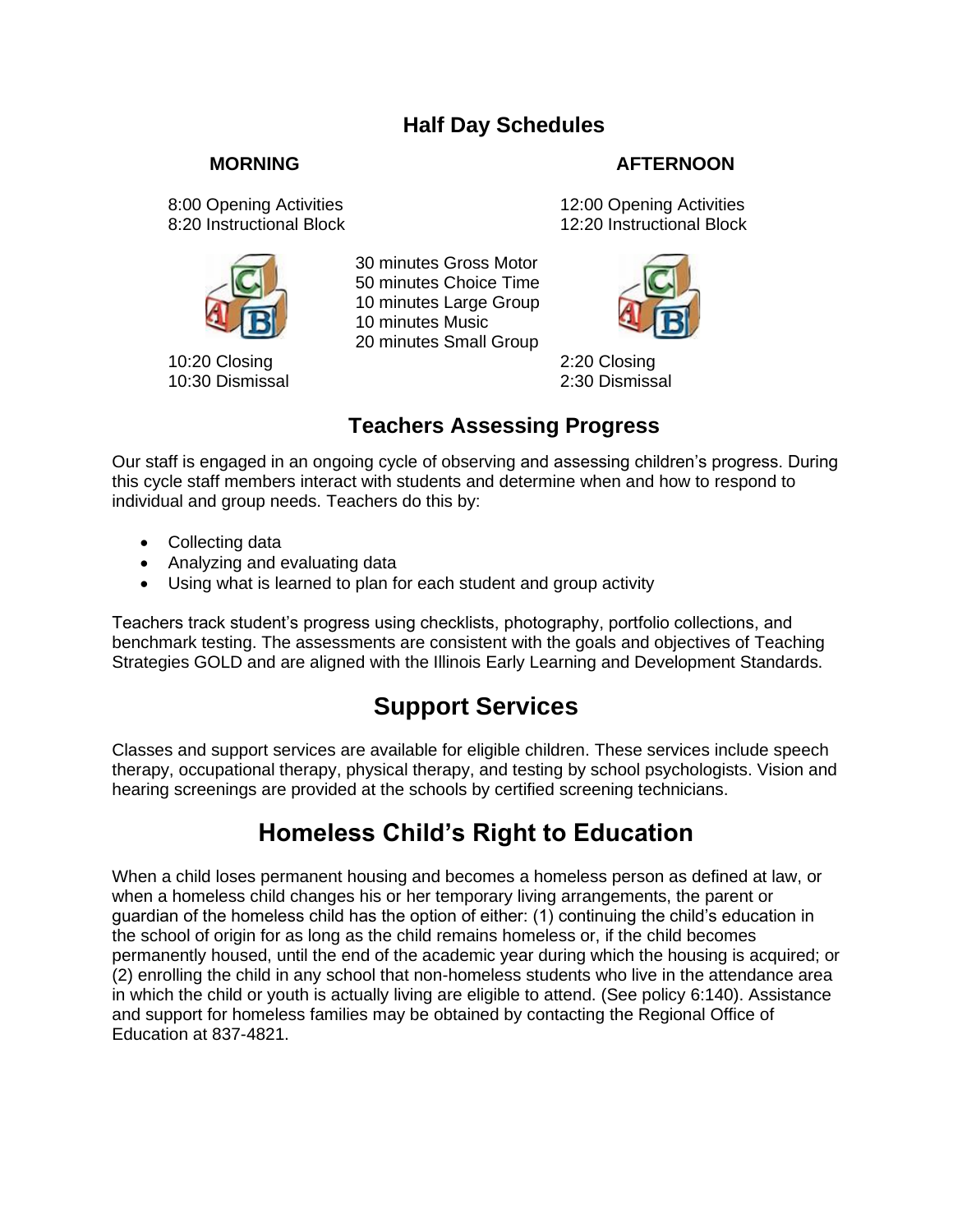

# **Arrival and Dismissal**

#### **Arrival**

- Children are to be supervised at all times to ensure their safety and appropriate behavior. Unless a staff member is at the door, do not drop your child off for class.
- Doors remain locked until 7:30 AM for morning students. Students will walk to the gym for supervision and/or breakfast. Students may join their teacher at 7:45 AM. Class begins at 8:00 AM. Doors remain locked until 11:45 PM for afternoon students to join their teacher. Class begins at 12:00 PM.
- Families who bring students may use the parent drop off lane to drop off their child one car at a time. A staff member will greet your child and guide them to the main entrance where another staff member will greet them at the door.
- If you want to walk your child into the building, park in the parking lot and walk your child to the door. As the year progresses, MacArthur encourages parents to use the parent drop off lane to prepare your child for kindergarten.

#### **Dismissal**

- Children will be dismissed at 10:30 AM or 2:30 PM.
- Children who are picked up by their parents will be dismissed after the buses have safely left the parking lot.
- If after school plans change, please call MacArthur at 833-4273 by 10 AM or 2 PM, or send a note in your backpack for their teacher. If we do not receive notification of a change, your child will follow his/her normal routine.
- If you move or need change in busing, please contact MacArthur two days in advance of the change to get busing situated with the bus garage.
- Adults that do not typically pick up your child will be asked to show ID and office staff must also be notified by a parent/guardian.
- PM session students who ride a transfer bus at the end of the day to the high school will be escorted by a high school student to the appropriate bus. If your student has a sibling(s), they will ride the same bus.

#### **Bus Rules**

- Children must be on time. The bus driver cannot wait for late children.
- Stay at least 6 feet away from the bus until it stops completely.
- Children will stay seated at all times.
- Use quiet voices.
- Keep hands inside the windows and feet out of the aisle.
- Follow directions given by the bus driver.
- There is no eating/drinking on the bus.
- Pre-K children will not be dismissed from the bus unless an adult is present, or an older sibling is helping your child off the bus.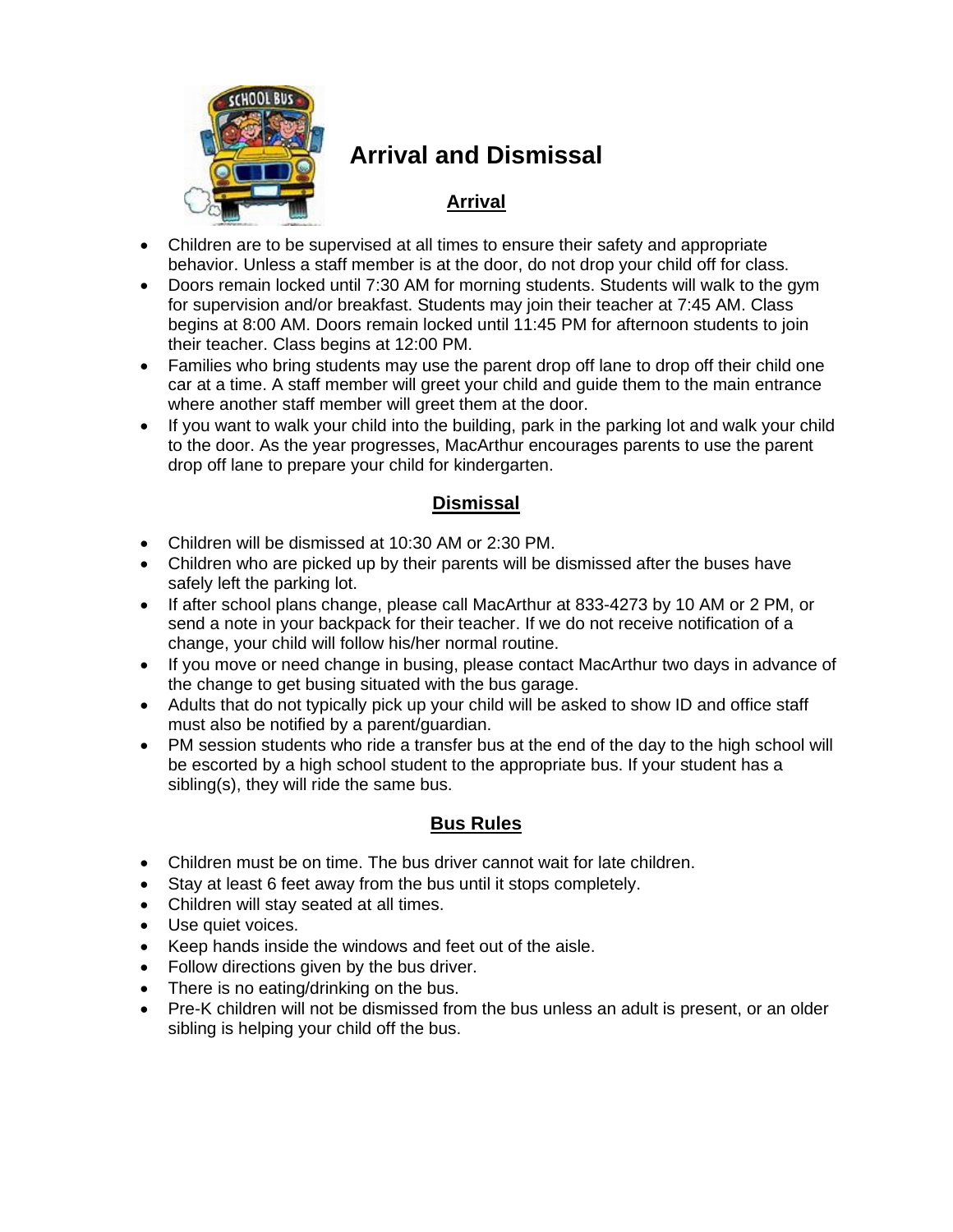# **Safety Guidelines**

*"Children develop and learn best in the context of a community where they are safe and valued, their physical needs are met, and they feel psychologically secure." – NAEYC*

- If a child is injured at school, staff will complete an accident report and notify the parent or guardian of the incident. Reports will be filed in the students' record.
- Children play outside unless the temperature is below 25 degrees with the wind chill, the temperature has a heat index of 95 degrees F, or it is wet. Dress appropriately for the weather and label your child's name inside all coats, hats, boots, and gloves.
- Unless requested by your teacher, toys from home stay at home or in a child's backpack.

Below are phrases used by MacArthur staff to help "keep it safe" in the common school areas:

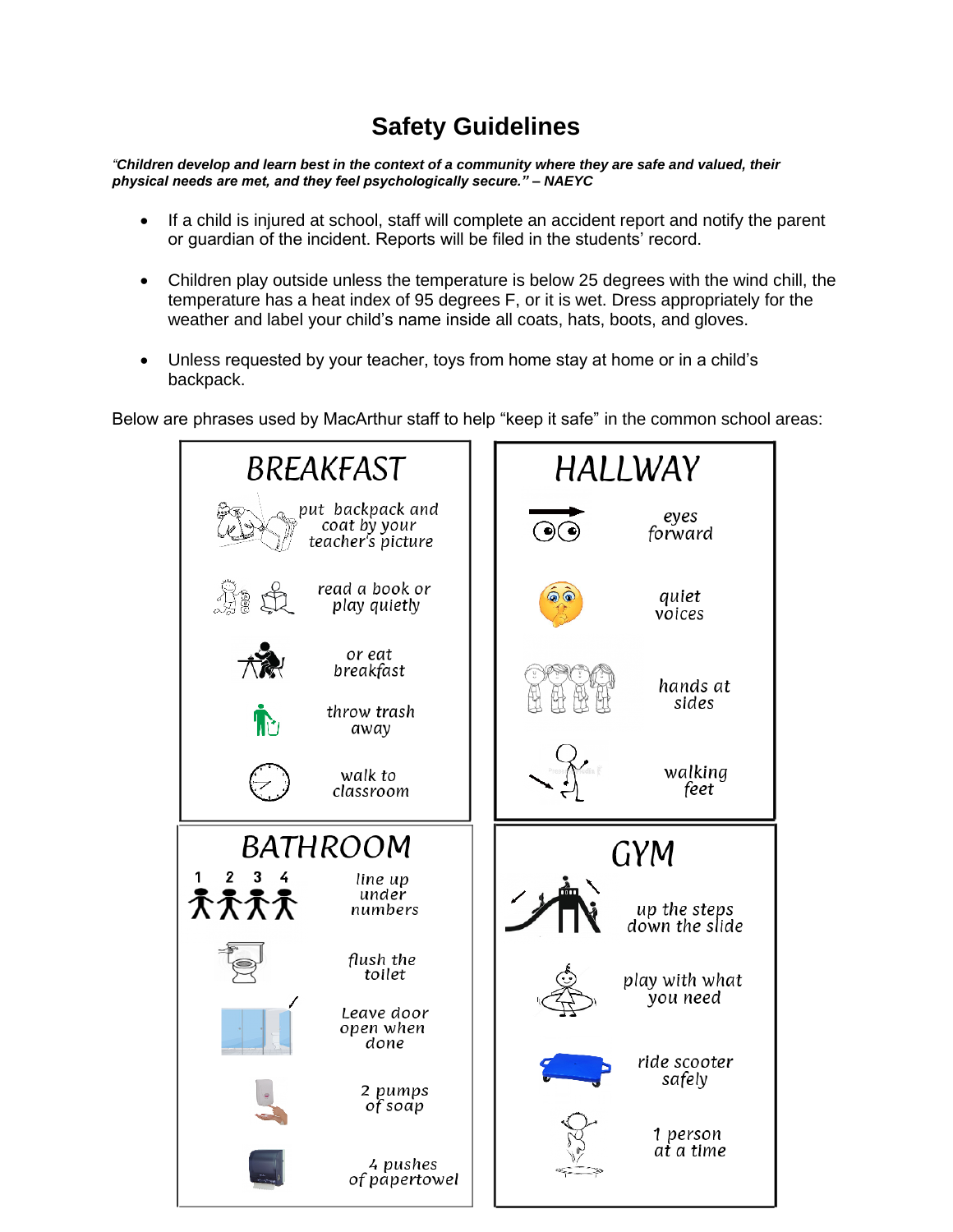

## **Emergency Drill Procedure**

Safety drills occur at times established by the school board. There may be other drills throughout the year at the discretion of the administration. All safety drill instructions are posted in every room throughout the building. Children are required to be silent and comply with the directives of school officials during safety drills. No one may enter or leave the building while it is in lockdown.

Minimum drills required are:

- 3 evacuation drills
- 1 severe weather (shelter in place) drill
- 1 law enforcement drill
- 1 bus evacuation drill



# **Volunteer in the Classroom/Field Trip**

You are welcome to visit or volunteer in the classroom throughout the school year. When visiting, be sure to pre-arrange a time with the classroom teacher, sign in at the office, and pick up a visitor badge. All volunteers are required to participate in background checks to ensure the safety of our students. To volunteer at MacArthur, submit a *Volunteer Information Form* to the front office.

To supplement the curriculum, field trips may be taken periodically and will be chaperoned by staff members and other adults. The selection of chaperones will be at the discretion and prior approval of the teacher and administration. All chaperones must have an approved school background check form on file with the school office at least 24 hours in advance of the field trip. Students must ride the school provided transportation to and from field trip destinations. Upon returning to MacArthur, you may sign your student out at the front office to go home.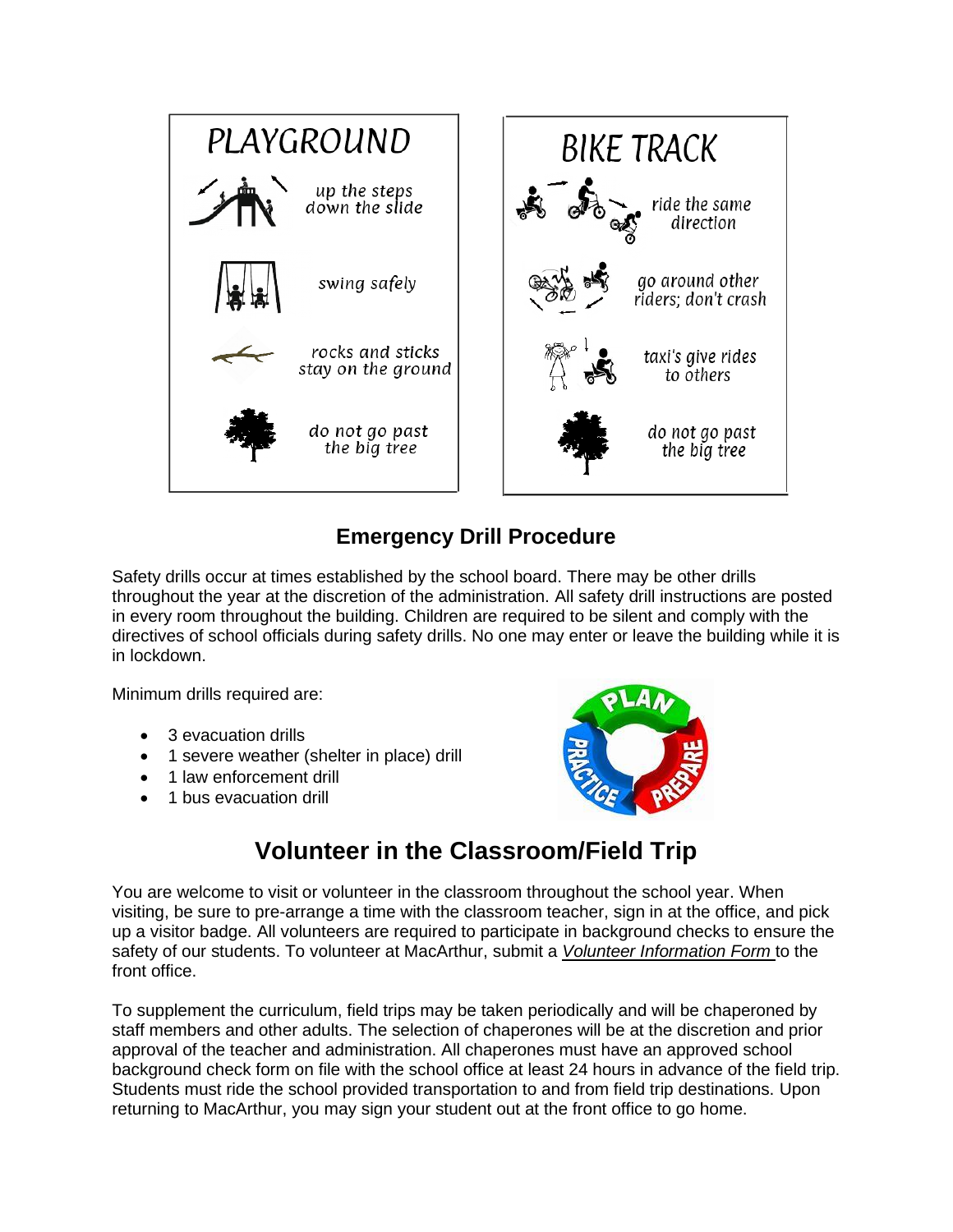# **Emergency Phone Numbers**

The school must know how to contact a parent/guardian at all times. A current emergency phone number must be on record at school. Notify the school if you change home or work numbers. Give the school the phone number of a responsible person to call if we are unable to contact you.

# **Food Service**

- Breakfast is served daily to children who arrive before 8:00 AM. Children do not eat lunch at school. There is a snack time provided during both AM and PM sessions.
- If your child has a food allergy or restrictions, a note from your doctor must be on file in the office. Notes can be faxed to 833-5651.
- Menus will be posted at<https://macomb185.org/254/BreakfastLunch-Menus> at the start of each month showing breakfast options.
- Complete a request form for free/reduced meals. Payments can be made online using ePay at [www.macomb185.org.](http://www.macomb185.org/) You can also send weekly or monthly checks to school in an enveloped labeled with your child's name.
- Payments will be credited to a family account and you will be notified when the account is negative \$5. Family accounts overdrawn up to \$25 will be frozen.
- MacArthur is a peanut free school. Birthday or special treats sent in by families must be store bought. Please check with your child's teacher to find out how many treats are needed and if there are any food allergies before sending a treat to school.

# **Library**

Students check out one library book per week until the first week of May. Books must be returned before the next book is chosen. If not returned by May, a fine must be paid to replace missing books. Read with your child every day! Please encourage good book handling skills:

- keep the books in a safe place
- do not tear or write in pages
- do not eat or drink near the book.

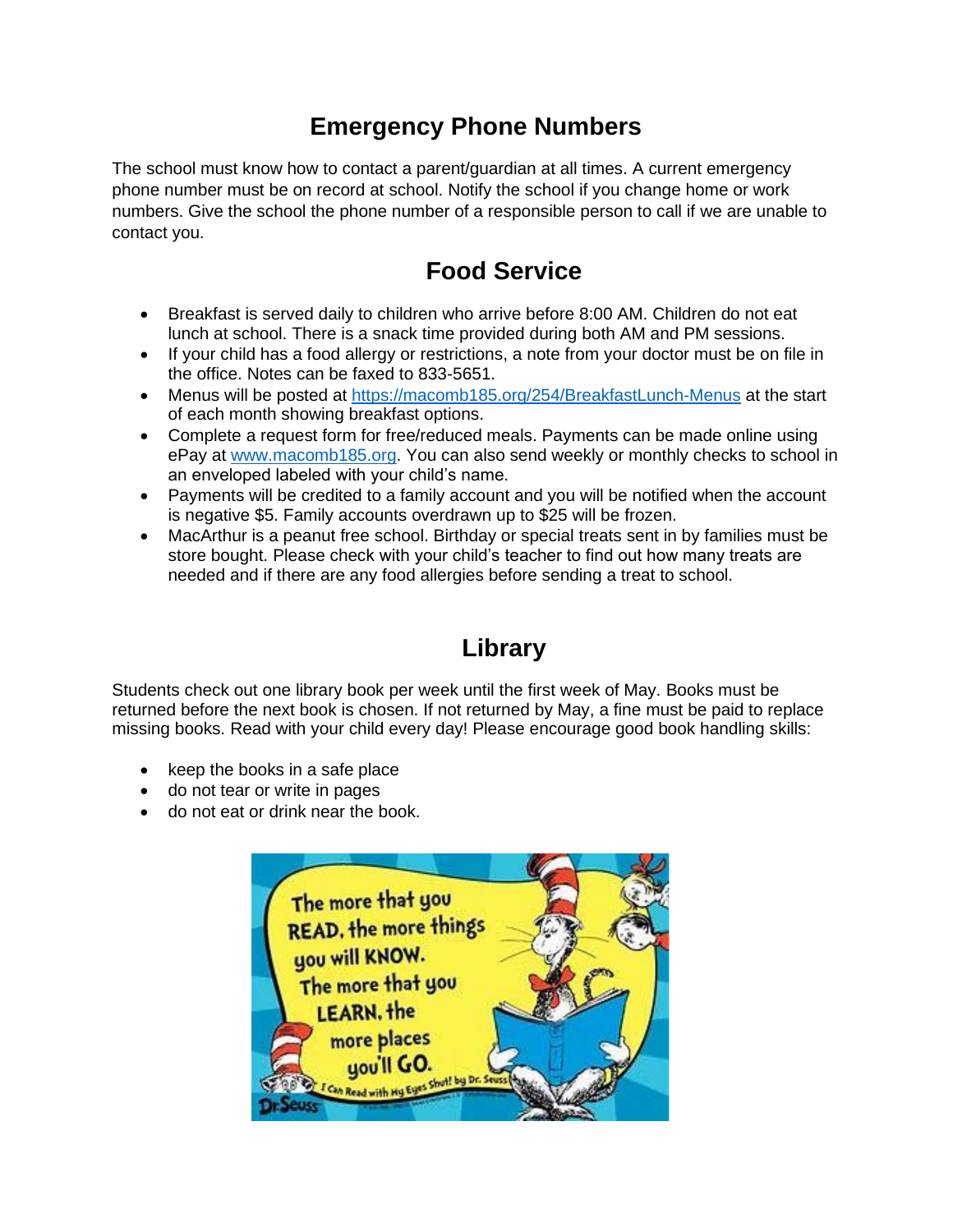## **Health Examinations and Immunizations**

Physical examinations and immunizations must be up to date prior to the first day of school according to the State of Illinois requirements. Your child will not be allowed to attend school until the school has received proof that these requirements have been met.

#### **Illness/Absences**

With a note or phone call from a parent/guardian, administrators may excuse students for up to 9 days annually. Written notification will be mailed to parents/guardians after the  $7<sup>th</sup>$  absence saying medical verification is due on the 10<sup>th</sup> absence. Situations not included within the 9 days are medically verified absences, religious holidays, and death in the immediate family. (Policy 7:70). If your child is going to be absent, please call MacArthur at 833-4273 as well as the bus garage at 836-6806.

#### *Children should be kept home from school when they have any of the following:*

| <b>FEVER</b>                       | <b>VOMITING</b>                       | <b>DIARRHEA</b>                       | <b>RASH</b>                                  | EYE<br><b>INFECTION</b>                               | <b>BEEN IN THE</b><br><b>HOSPITAL</b>             |
|------------------------------------|---------------------------------------|---------------------------------------|----------------------------------------------|-------------------------------------------------------|---------------------------------------------------|
|                                    |                                       |                                       |                                              |                                                       |                                                   |
|                                    |                                       |                                       |                                              | Redness,                                              |                                                   |
| Temperature<br>of 100<br>or higher | <b>Within the</b><br>past 24<br>hours | <b>Within the</b><br>past 24<br>hours | <b>Body rash</b><br>with itching<br>or fever | itching, and/<br>or "crusty"<br>draining<br>from eye. | <b>Hospital stay</b><br>and/or<br><b>ER</b> visit |

#### *Children are ready to go back to school when they are:*

| <b>Fever free</b><br>for 24 hours<br>without the<br>use of fever<br>reducing<br>medication<br>(Tylenol,<br>motrin) | <b>Free from</b><br>vomiting for<br>over 24<br>hours | <b>Free from</b><br>diarrhea for<br>at least<br>24 hours | <b>Free from</b><br>rash, itching,<br>or of fever;<br>or I have<br>been<br>evaluated by<br>my doctor | <b>Evaluated by</b><br>my doctor<br>and have a<br>note to<br>return to<br>school | <b>Released by</b><br>my medical<br>provider to<br>return to<br>school. |
|--------------------------------------------------------------------------------------------------------------------|------------------------------------------------------|----------------------------------------------------------|------------------------------------------------------------------------------------------------------|----------------------------------------------------------------------------------|-------------------------------------------------------------------------|
|--------------------------------------------------------------------------------------------------------------------|------------------------------------------------------|----------------------------------------------------------|------------------------------------------------------------------------------------------------------|----------------------------------------------------------------------------------|-------------------------------------------------------------------------|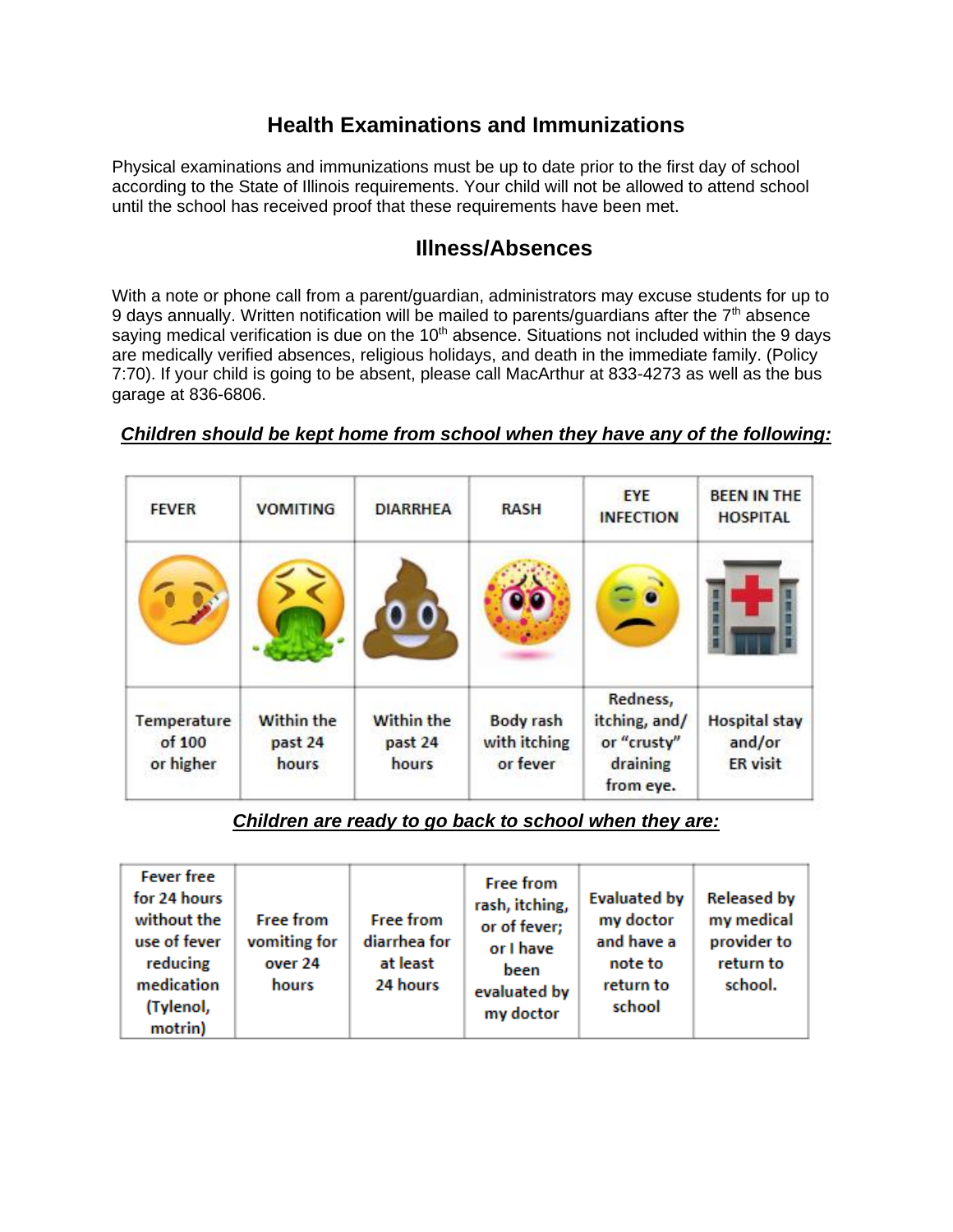## **Communicable Diseases**

Parents are required to notify the district nurse at 833-6330 and the office at 833-4273 if they suspect their child has a communicative or infectious disease. A communicative or infectious disease includes Acquired Immune Deficiency Syndrome (AIDS), AIDS-Related Complex (ARC), and Human Immunodeficiency Virus (HIV). See district policy exhibit 7:280-E2, *Reporting and Exclusion Requirements for Common Communicable Diseases*, for a list of communicative or infectious diseases. In certain cases, children with a communicative or infectious disease may be excluded from school or sent home from school following notification of the parent or guardian. A child excluded because of a communicative or infectious disease will be permitted to return to school only when the parent/guardian brings to the school a letter from the school's doctor stating that the child is no longer contagious or at risk of spreading the communicative or infectious disease.

Prior to medication being administered to any student in the Macomb School District, an Authorization for Administration of Medication **form must be completed and returned** to the nurse. Prescription medications require physician and parent/guardian approval. Non-prescription must come in the original container and will not be given at school without a Parent Authorization to Administer Medication of an Over-the-Counter Medicine  $\left\{\cdot\right\}$  Form signed by the parent. Parents/guardians must deliver the medicine to the school office. Medication authorizations forms may be obtained in the school office or on the district website [www.macomb185.org](http://www.macomb185.org/) under Health Forms. We will be unable to administer any medication without a completed form. (Policy 7:270)

\*If possible, give medications at home to avoid sending them to school.

#### **Mandated Reporters**

- All school personnel, including teachers and administrators, are required by law to immediately report all suspected cases of child abuse or neglect to the Illinois Department of Children and Family Services.
- *State law prohibits a child sex offender from being present on school property or loitering in a public way within 500 feet of school property when persons under the age of 18 are present, unless the offender is a parent/guardian of a student present at the school property. Parent/guardian of such students must be registered with the Illinois State Police and must fill out a form at the school regarding visits each time they are on the premises. Visits will be conducted under the direct supervision of the building principal or her designee. Note-Public Act 94-994 requires all schools to notify parents that information about area sex offenders and violent offenders against youth is available to the public. The following links will allow you to access that information: <https://www.isp.state.il.us/sor/contactsor.cfm> and <https://www.isp.state.il.us/cmvo/cmvo.cfm>*